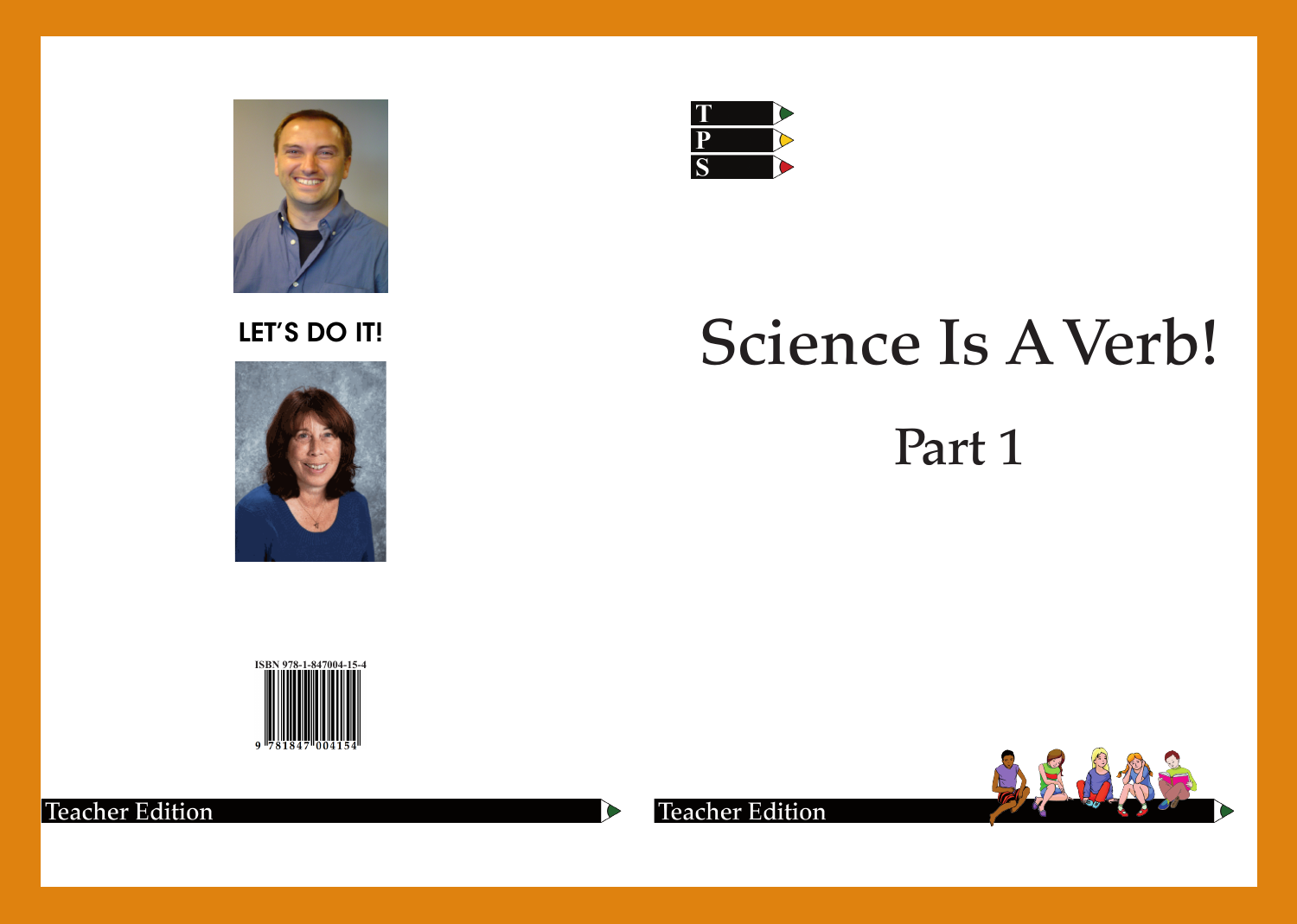## **Contents**

| <b>LAB TITLE</b>                                                                                                                                                                                                                                                                             | <b>PAGE</b> |
|----------------------------------------------------------------------------------------------------------------------------------------------------------------------------------------------------------------------------------------------------------------------------------------------|-------------|
| <b>INTRODUCTION</b>                                                                                                                                                                                                                                                                          |             |
| <b>HOW DO YOU GROUP OBJECTS?</b><br>Students know objects can be described in terms of the materials they are<br>made of (e.g., clay, cloth, paper) and their physical properties (e.g., colour,<br>size, shape, weight, texture, flexibility, attraction to magnets, floating,<br>sinking). | 1           |
| IS IT A SOLID, LIQUID OR GAS?<br>Students know water can be a liquid or a solid and can be made to change<br>back and forth from one form to the other.                                                                                                                                      | 11          |
| WHAT ARE THE CHARACTERISTICS OF THE 3 STATES OF<br><b>WATER?</b><br>Students know water can be a liquid or a solid and can be made to change<br>back and forth from one form to the other.                                                                                                   | 17          |
| <b>WHERE DID THE WATER GO?</b><br>Students know water left in an open container evapourates (goes into the air)<br>but water in a closed container does not.                                                                                                                                 | 22          |
| <b>HOW ARE LIVING THINGS SIMILAR AND DIFFERENT?</b><br>Students know how to observe and describe similarities and differences<br>in the appearance and behaviour of plants and animals (e.g., seed-bearing<br>plants, birds, fish, insects).                                                 | 29          |
| HOW DO TV, BOOKS AND MOVIES PORTRAY ANIMALS AND<br><b>PLANTS?</b><br>Students know stories sometimes give plants and animals attributes they do<br>not really have.                                                                                                                          | 37          |
| <b>WHAT ARE THE PARTS OF A PLANT?</b><br>Students know how to identify major structures of common plants and<br>animals (e.g., stems, leaves, roots, arms, wings, legs).                                                                                                                     | 41          |
| <b>WHAT ARE THE CHARACTERISTICS OF VARIOUS</b><br><b>LANDFORMS?</b><br>Students know characteristics of mountains, rivers, oceans, valleys, deserts<br>and local landforms.                                                                                                                  | 49          |
| <b>HOW DOES THE WEATHER CHANGE?</b><br>Students know changes in weather occur from day to day and across seasons,<br>affecting Earth and its inhabitan                                                                                                                                       | 55          |
| WHAT CAN BE RENEWED, REUSED OR RECYCLED?<br>Students know how to identify resources from Earth that are used in<br>everyday life and understand that many resources can be conserved.                                                                                                        | 60          |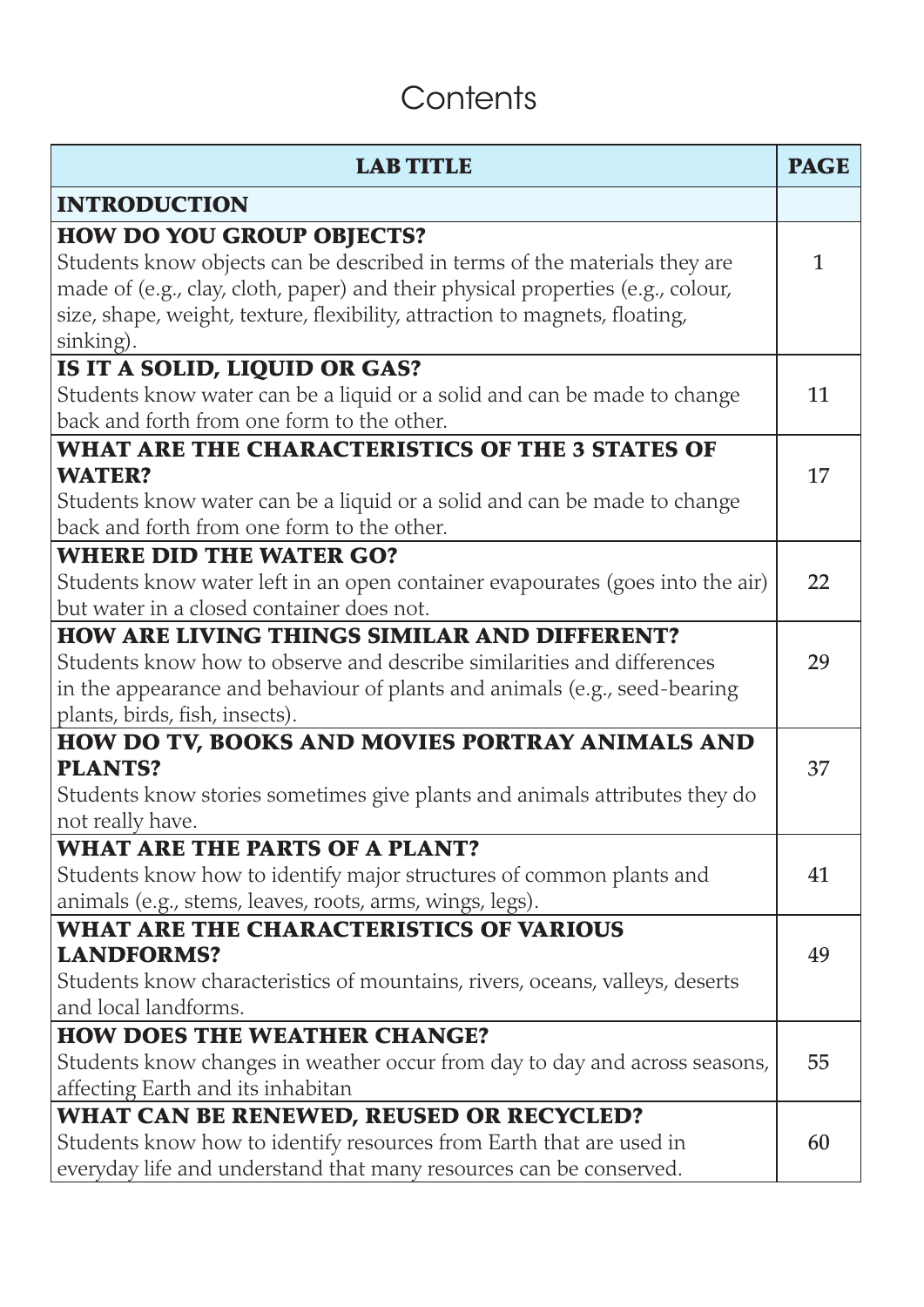#### Introduction to the lab manual:

This lab manual provides structure for teachers who wish to engage students in hands-on interactive learning but also provides support for teachers who are more comfortable with enquiry based learning. If you are a teacher who is taking his or her first "dive" into handson Science, the background material is designed to provide enough structure to help support the organisation of the lab and its materials. Most of the materials are commonly found in local supermarkets and department stores at a nominal cost. A few materials, like scales and hand microscopes can be found on-line. The lab sheets can be given to students so they follow step-by-step, or they can be told a general structure to follow.

The critical portion of any lab is to have a thorough discussion of the results and their thinking after the experiment is completed. It is suggested that you take as much time as the experiment to have this discussion with students. The real learning occurs not from the hands-on experiment, but from a deep discussion of the experiment, while making connections to the concept they are learning. For this reason, it is suggested that the students do the experiment FIRST and then have the students learn the concepts. They will have a better understanding of the concept if they first conduct an experiment, gain the experience and then discuss a new concept.

Even without a strong Science background, get into the habit of asking questions. The process of asking questions and being inquisitive will generate more excitement for students and will engage them in a deeper way of learning Science. "I don't know" is as important to learning as having all the answers. Together you can learn Science and discover the major ideas that Scientists' research.

If you are an experienced teacher, the Teacher Guided Questions to Enquiry are designed to provide prompts for students. These questions are not intended to be assessment questions, but ones that will engage students in the general direction of the benchmark. The teacher may select one or two, but not all of them, to have students start on an open enquiry approach to learning. The students will engage in their own experiment, create their own procedures and make conclusions from their data. For this reason, there are no answers to those questions. They are open ended and can be used to formulate interesting experiments for advanced students. The slight variation in some of the questions in each of the labs is designed to provide a sufficient number of prompts at various levels of Bloom's Taxonomy to engage students.

Throughout the year, encourage questioning, student dialogue and the scientific process. There is no one exact scientific method as is often suggested. The process of learning about the world and universe, drawing conclusions from facts and building these facts into strong scientific theories is the work of Science. Science is always growing, stretching and expanding its knowledge base. It is about challenging well-supported ideas to discover weakness. This is exactly what students should be encouraged to do! And in the end, Science is not something to study, it is something to do!

#### Science is a VERB!

#### *Note:*

*Many students may not be able to read or write in this grade. If this is the situation in your class then read the words to the students; they can answer and you can write the words onto the classroom board.*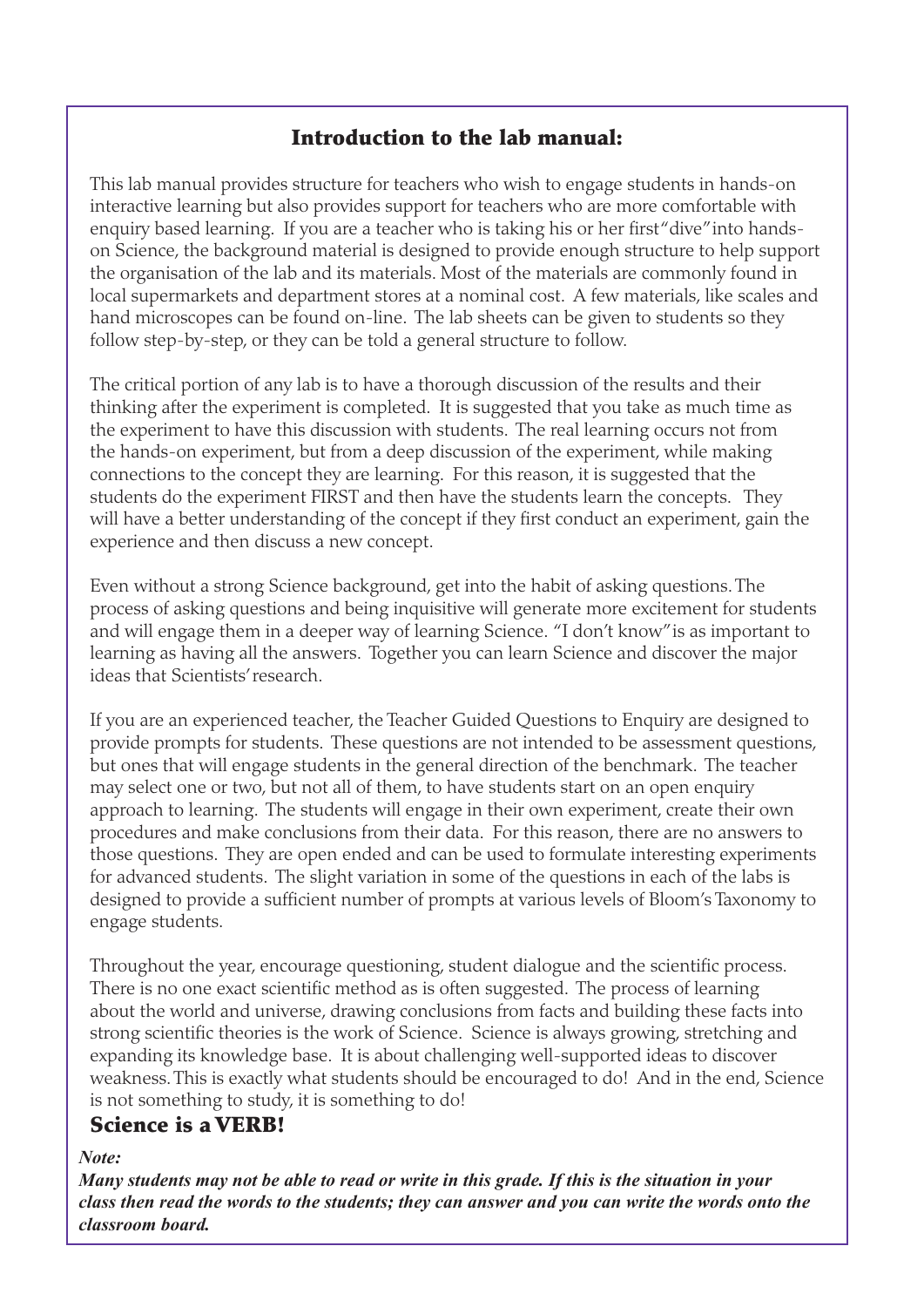### Science is a Verb

## PHYSICAL SCIENCES

#### Is it a Solid, Liquid or Gas?

**Description:** Students will identify several objects as a solid, liquid or a gas.

#### *Student Materials (per group):*

- Balloon •
- Helium balloon •
- Empty Ziploc bag •
- Cup of water •
- Cup of ice •
- Cup of sand
- Cup of juice
- Cup of fizzy drink
- Cup of marbles
- Cup of fizzy drink with raisins •

#### Background and Misconceptions:

Solids, liquids and gases are the three states a matter. A fourth state of matter exists called plasma. Fire is an example of plasma. The three states of matter differ in their molecular motion, the shape they take and the volume they occupy.

| Solids                                                                                                                 | Liquids                                                                                                                   | Gases                                                                                                                                                                           |
|------------------------------------------------------------------------------------------------------------------------|---------------------------------------------------------------------------------------------------------------------------|---------------------------------------------------------------------------------------------------------------------------------------------------------------------------------|
| Are a fixed shape and<br>volume. The molecules<br>only slightly vibrate. The<br>molecules are in a locked<br>position. | The volume is constant, but<br>the shape changes based<br>on the container. The<br>molecules can move past<br>each other. | There is no set shape or<br>volume. The gas takes the<br>shape of the container. The<br>molecules move very fast<br>and are not in contact with<br>each other like in a liquid. |
|                                                                                                                        |                                                                                                                           |                                                                                                                                                                                 |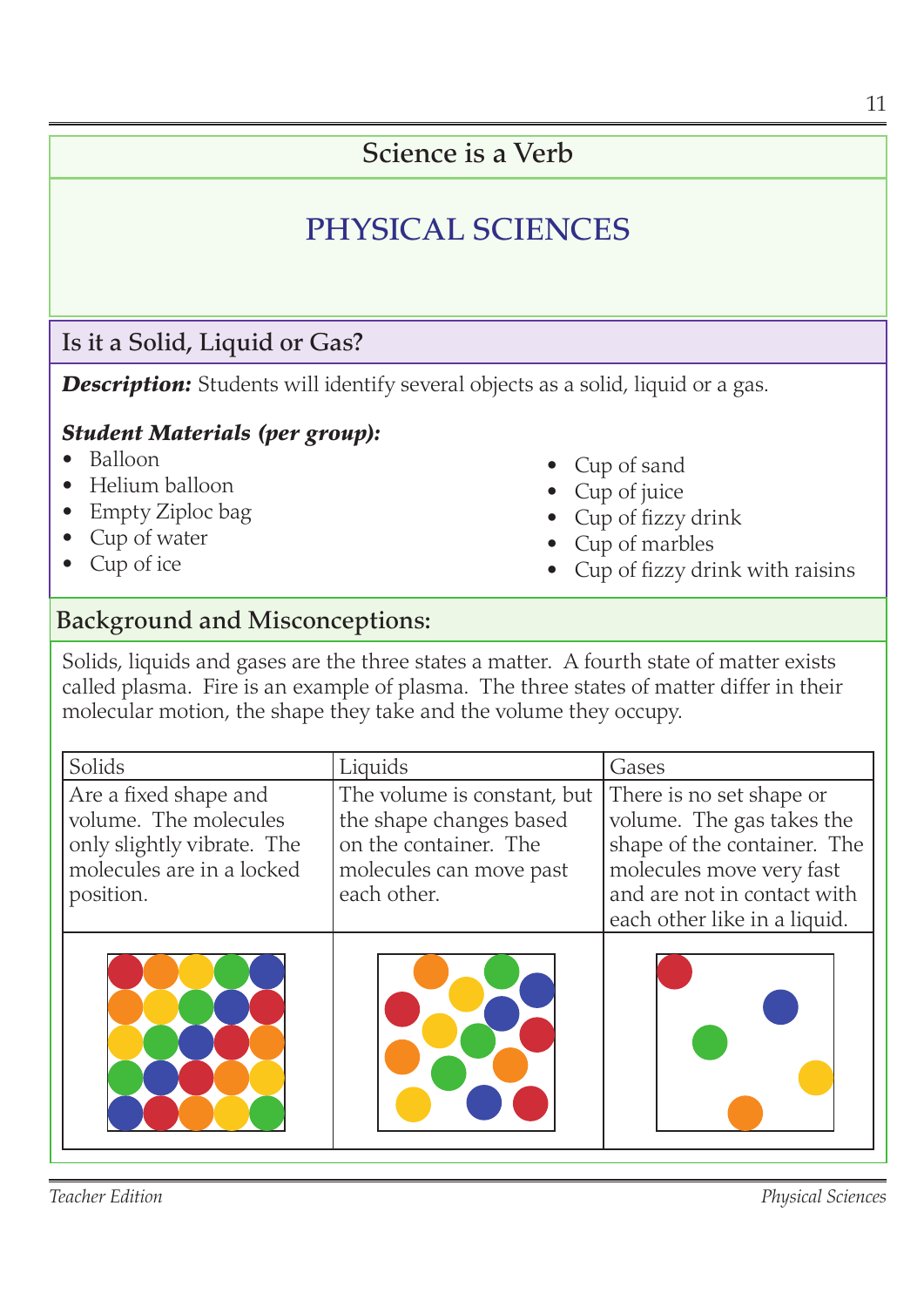#### Science is a Verb Physical Sciences:

Prepare the following materials in advance:

- Ziploc bag inflate bag and close tightly. Use tape if necessary.
- Balloon inflate balloon.
- Helium balloon purchase a mylar balloon or use a portable helium tank.
- Fizzy drink with raisins pour the fizzy drink just before students do experiment. The raisins will rise and sink with the bubbles of gas.
- Fizzy drink pour just prior to start of experiment so bubbles are evident.

The fizzy drink contains dissolved carbon dioxide gas that is released as bubbles. The raisins in the fizzy drink rise because the bubbles stick to the raisins and rise to the surface. Once there, the bubbles pop and the raisins fall.

#### Teacher Guided Questions to Enquiry:

#### *Use these questions to get the students started on their own enquiry!*

- What is the difference between a solid, liquid and a gas? 1.
- What are the names of some objects that are solids, liquids or gases. 2.

#### Additional Hints:

- Set up each of the items as a station. •
- Tell students that some stations have more than one state of matter included. •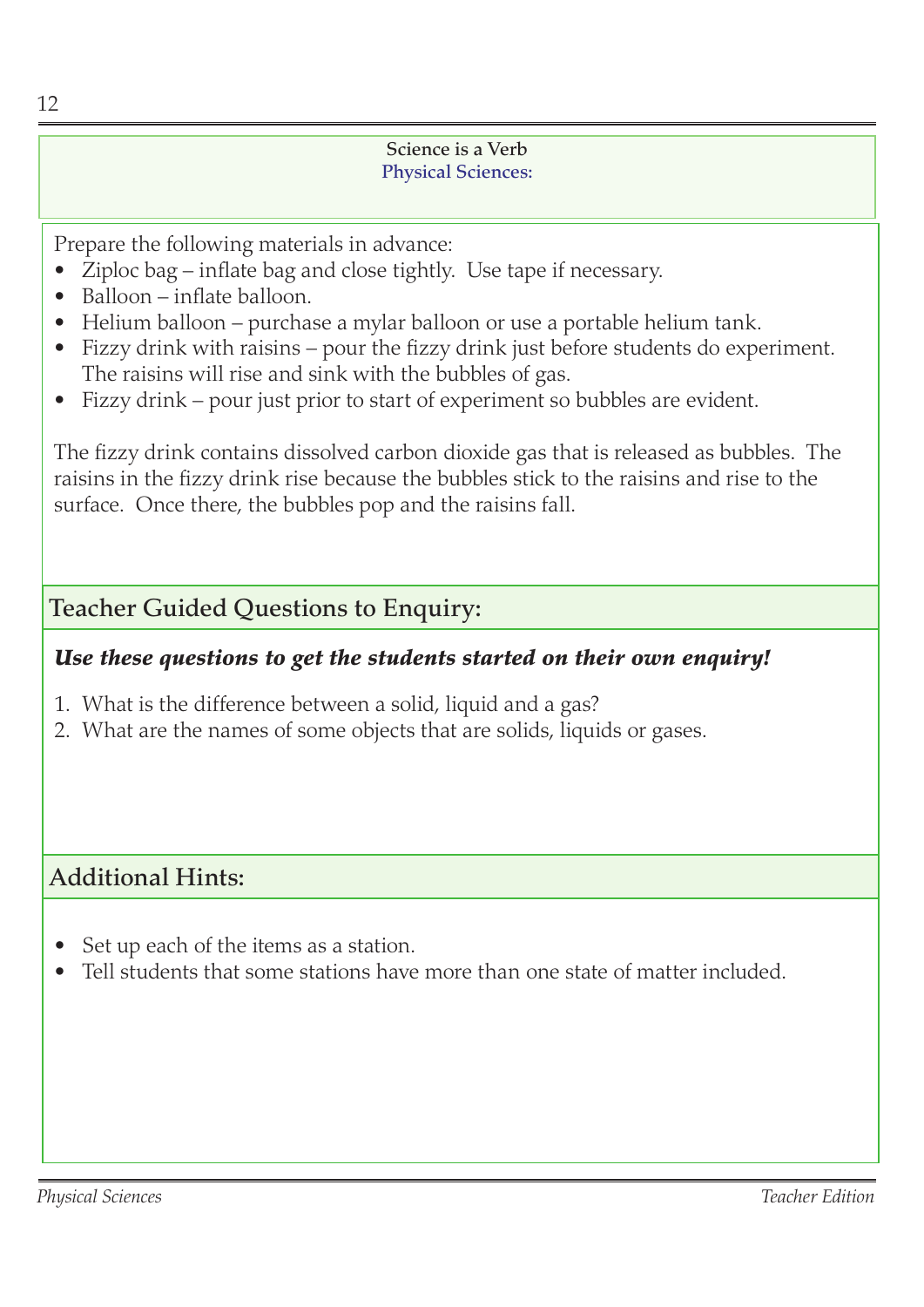#### Science is a Verb Physical Sciences:

Is it a Solid, Liquid or Gas?

#### *TEACHER ANSWER KEY*

**Description:** Solids, liquids and gases are the three states of matter. In this experiment, you are going to identify which of the items are a solid, liquid or gas.

- **Materials:** Balloon Helium balloon Empty Ziploc bag Cup of water Cup of ice Cup of sand Cup of juice Cup of fizzy drink Cup of marbles
	-
	- Cup of fizzy drink with raisins

## Procedures:

1. Look at each item your teacher has prepared. Tell your teacher which is a solid, liquid or gas and get help completing the table. Some may be one or more!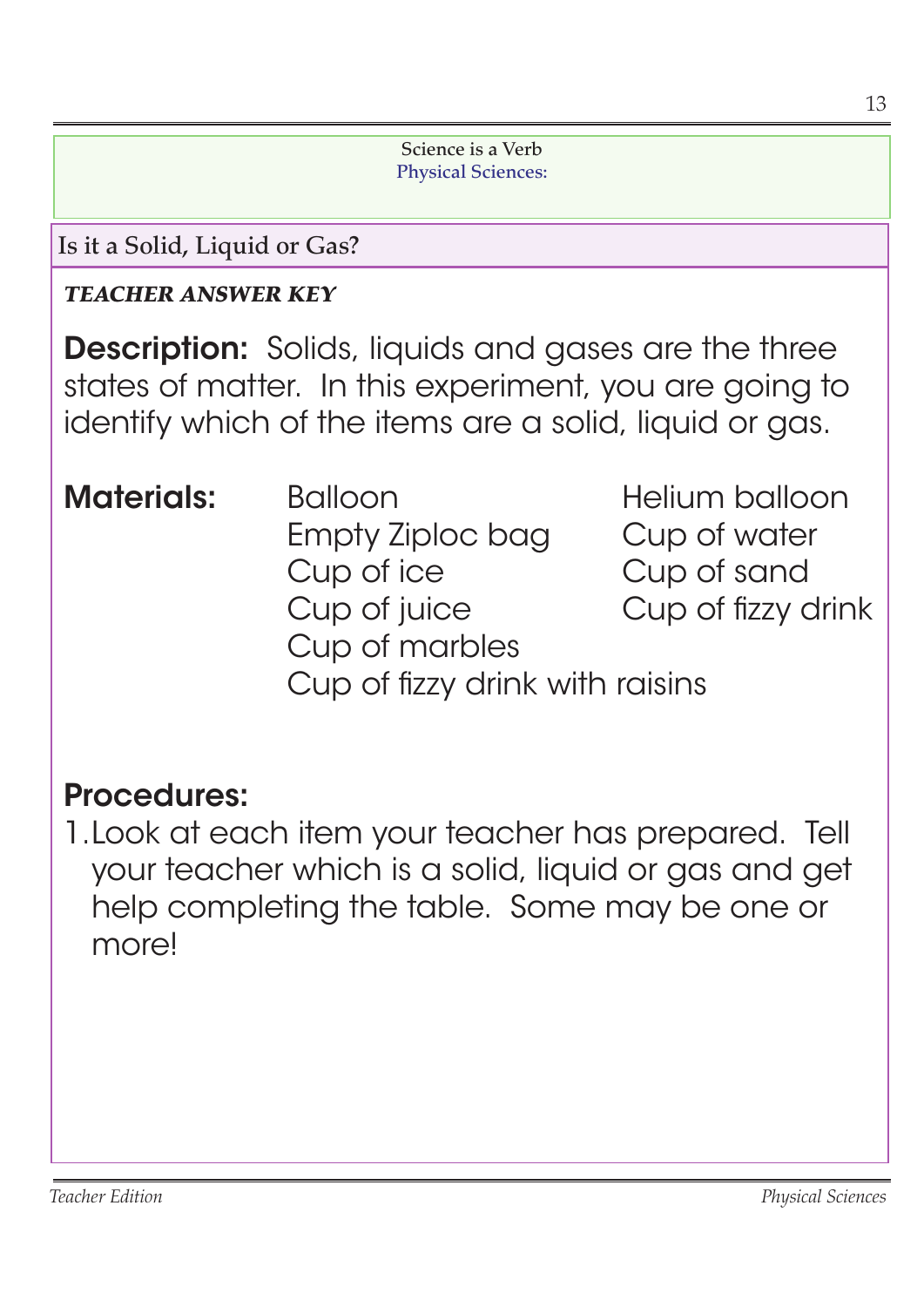| 14                                             |                  |                   |                              |                 |  |  |
|------------------------------------------------|------------------|-------------------|------------------------------|-----------------|--|--|
| Science is a Verb<br><b>Physical Sciences:</b> |                  |                   |                              |                 |  |  |
| Is it a Solid, Liquid or Gas?                  |                  |                   |                              |                 |  |  |
| Item                                           |                  | Is it a<br>SOLID? | Is it a<br>LIQUID?           | Is it a<br>GAS? |  |  |
|                                                | Ice              | X                 | X<br>(if melted<br>slightly) |                 |  |  |
| RINK<br><b>NODE</b>                            | Fizzy<br>drink   |                   | X                            | X               |  |  |
|                                                | Inside of<br>Box |                   |                              | X               |  |  |
|                                                | <b>Balloon</b>   |                   |                              | X               |  |  |
|                                                | Juice            |                   | X                            |                 |  |  |
|                                                | Sand             | X                 |                              |                 |  |  |

*Physical Sciences Teacher Edition*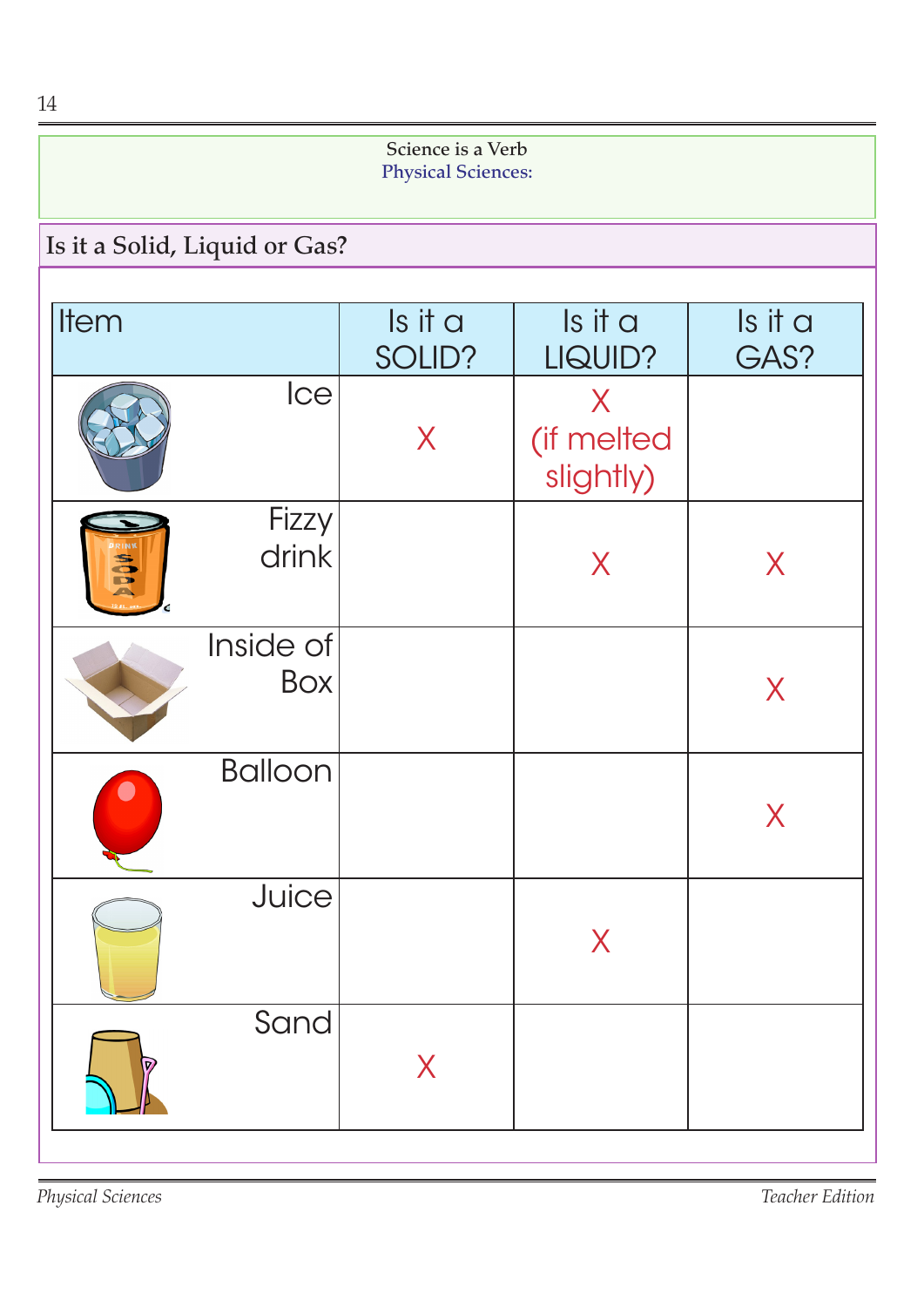|                                                |                   |                    | 15              |  |  |
|------------------------------------------------|-------------------|--------------------|-----------------|--|--|
| Science is a Verb<br><b>Physical Sciences:</b> |                   |                    |                 |  |  |
| Is it a Solid, Liquid or Gas?                  |                   |                    |                 |  |  |
| Item                                           | Is it a<br>SOLID? | Is it a<br>LIQUID? | Is it a<br>GAS? |  |  |
| <b>Helium</b><br><b>Balloon</b>                |                   |                    | X               |  |  |
| <b>Marbles</b>                                 | X                 |                    |                 |  |  |
| Fizzy drink<br>with raisins                    | X                 | X                  | X               |  |  |